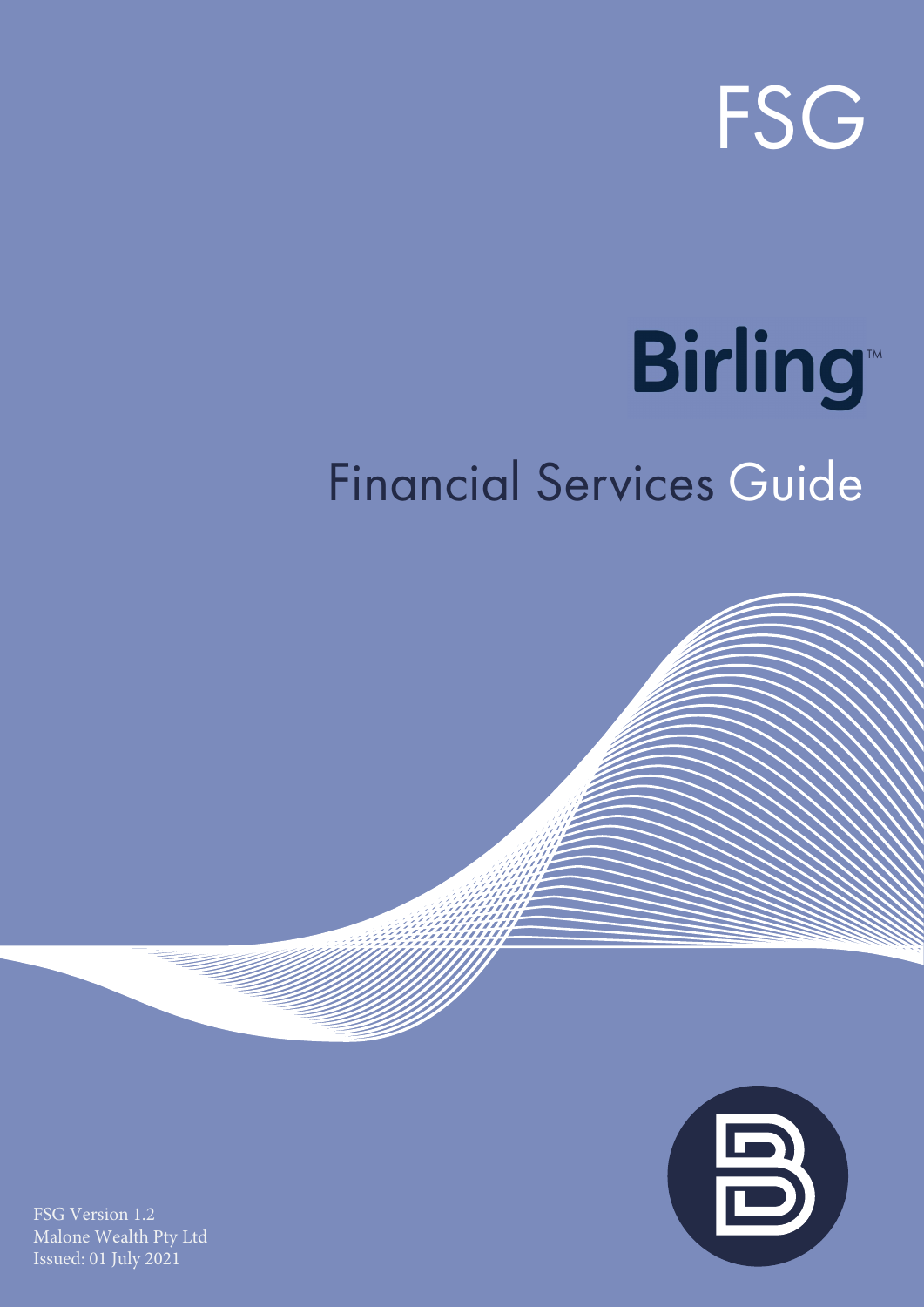

## **FINANCIAL SERVICES GUIDE**

**Version** 1.2 **Issued** 01 July 2021

#### **Corporate Authorised Representatives:**

**MaloneWealth Pty Ltd** ASIC No. 1238901 | ABN 70 610 382 422

**Authorised Representatives:**

Mark Malone ASIC No. 1003368

#### **Licensee**

**Birling Private Wealth Pty Ltd** AFSL 523245 | ACN 640 535 557

This Financial Services Guide (FSG) is authorised for distribution by Birling Private Wealth.

#### **Contact Details**

Suite 2, Level 10, 83 Clarence Street Sydney NSW 2000 Ph: +61 2 8001 6488

[info@birling.com.au](mailto:info@birling.com.au)

#### **Why am I receiving this document?**

Birling Private Wealth as the authorised Australian Financial Services Licensee (AFSL) is responsible for the advice and services provided by its Authorised Representatives.

This Financial Services Guide (FSG) will help you decide whether to use the services that we offer. It contains information about:

- $\Rightarrow$  Birling Private Wealth (also referred to as Birling)
- $\Rightarrow$  MaloneWealth Pty Ltd (referred to as we) and our financial advisers
- $\Rightarrow$  The products and services we offer and their associated fees
- $\Rightarrow$  Any conflicts of interest which may impact the services we provide
- $\Rightarrow$  How we (and other related persons) are remunerated
- $\Rightarrow$  How we deal with complaints if you are not satisfied with our services

#### **Birling Private Wealth**

Birling Private Wealth is a well-respected financial wealth management firm with a focus on embracing new technology, research and products to ensure that we can deliver, accurate, efficient and hassle-free advice.

The firm draws on more than 20 years' industry

experience specialising in financial planning. We and our staff offer a high level of trusted advice to our existing clientele along with a refreshing alternative for new clients seeking a personal, trusted and valued relationship.

Birling Private Wealth holds an Australian Financial Services Licence (AFSL) which has been issued by the Australian Securities and Investments Commission (ASIC).

Birling Private Wealth is required to comply with the obligations of the Corporations Act and the conditions of its licence. This includes the need to have adequate compensation arrangements in place with a Professional Indemnity insurer for the financial services that it and its current and past representatives provide.

#### **MaloneWealth and your financial adviser**

MaloneWealth Pty Ltd is a Corporate Authorised Representative of Birling Private Wealth.

Mark Malone will be your financial adviser and is an Authorised Representatives of Birling Private Wealth.

We act on behalf of Birling Private Wealth who is responsible for the services that we provide.

#### **Non-Independent Statement**

Malone Wealth Pty Ltd does not claim to be independent under the Corporations Act definition as we may receive commissions from life insurance products, we provide advice on and place on behalf of clients, from time to time. We do not feel that this impacts on the advice provided to clients, as all insurance companies have the same commission caps.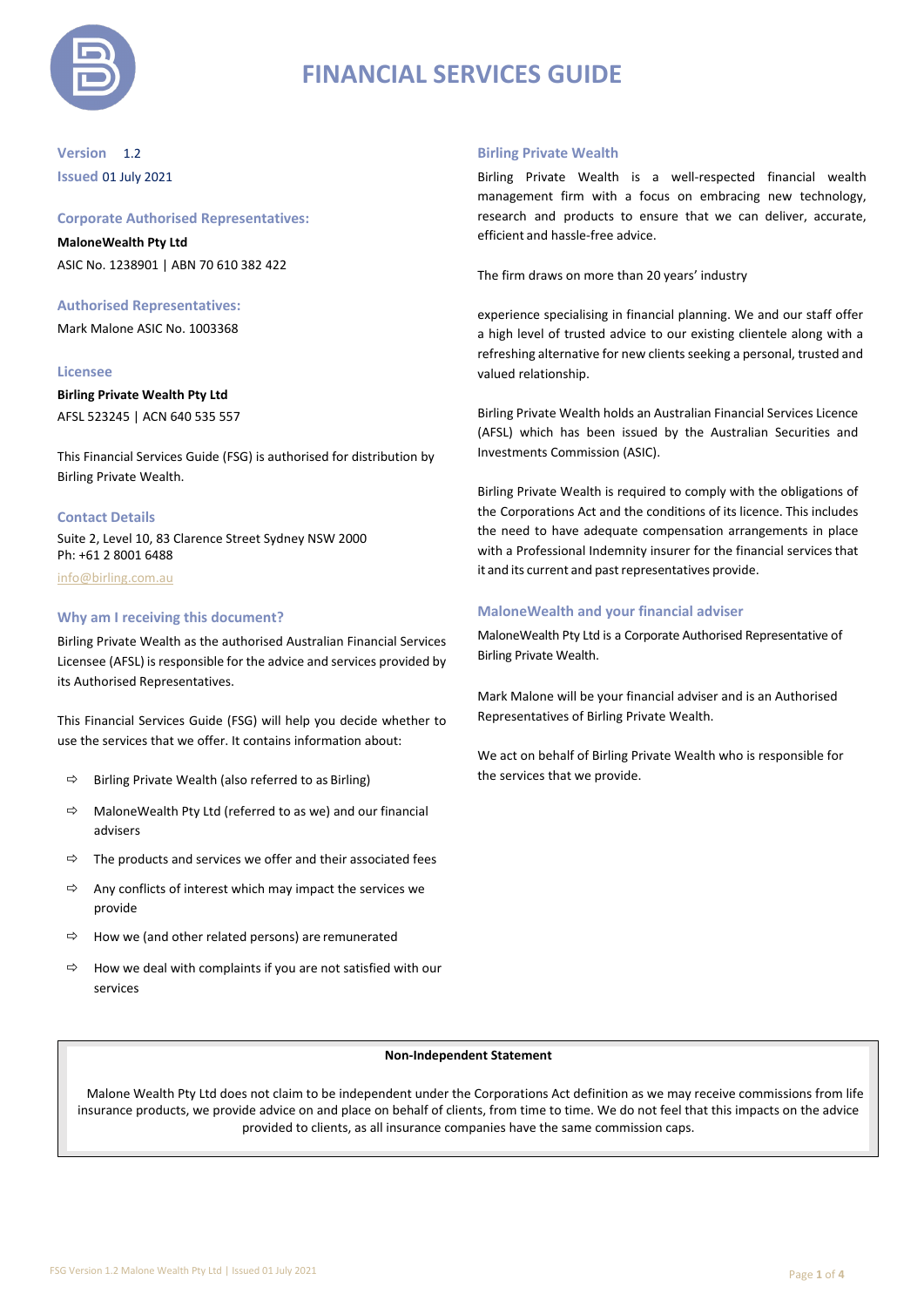#### **What products and services do we offer?**

We are authorised to provide personal advice and dealing services in the following areas:

- $\Leftrightarrow$  Wealth Creation
- $\Rightarrow$  Superannuation and SMSF
- $\Rightarrow$  Retirement planning
- $\Rightarrow$  Portfolio Management
- $\Rightarrow$  Managed investments
- $\Rightarrow$  Securities (direct shares)
- $\Rightarrow$  Personal risk insurance
- $\Rightarrow$  Margin Lending facilities
- $\Rightarrow$  Debt Management
- $\Rightarrow$  Succession Planning
- $\Rightarrow$  Estate Planning
- $\Rightarrow$  Aged care Advice
- $\Rightarrow$  Ancillary Property Information Service (no advice)

We can facilitate mortgage broking, commercial financing, and leasing services through several Australian credit licensees.

Details of our individual advisers and their specific areas of expertise and qualifications follow later in this guide.

You will only receive advice from our advisers in the areas in which they are qualified.

We are not authorised by Birling Private Wealth to provide advice and services in the following areas:

- $\Rightarrow$  General insurance (e.g. home and contents, vehicles,
	- professional indemnity and public liability)
- $\Rightarrow$  Health insurance
- $\Rightarrow$  Taxation advice, except Tax (Financial) Advice
- $\Rightarrow$  Foreign exchange
- $\Rightarrow$  Derivatives (such as futures and options contracts)
- $\Rightarrow$  Direct real estate
- $\Rightarrow$  Credit and lending products

Our Financial Advisers provide advice on products that are listed on Birling Private Wealth's Approved Product List. We unable to advise on products that are not approved by Birling Private Wealth.

#### **The financial advice process**

We recognise that the objectives and personal circumstances of each client are different.

What is right for one client may not be right for another.

Where we provide personal advice, we will listen to you to understand your objectives and circumstances. We will also ask questions to make sure we provide advice which is in your best interests.

When we first provide personal advice to you it will be explained thoroughly and documented in a Statement of Advice (SoA) which you can take away and read.

The Statement of Advice will explain the basis for our advice, the main risks associated with the advice, the cost to you of implementing the advice, the benefits we receive and any conflicts of interest which may influence the advice.

For administration platforms, managed funds and personal risk insurance products we will provide you with a Product Disclosure Statement (PDS). This contains information to help you understand the product being recommended.

At all times you are able to contact us and ask questions about our advice and the products we recommend.

You can provide instructions to us in writing, via phone or via email.

We may provide further advice to you to keep your plan upto date for changes in your circumstances, changes in the law and changes in the economy and products.

If we provide further advice it will be documented in a Record of Advice (RoA) which we retain on file. You can request a copy of the RoA document at any time up to 7 years after the advice is provided.

#### **Fees**

All fees charged and any brokerage or commissions payable as a result of the advice you have agreed to, is received by Birling Private Wealth asthe AFS Licensee. Birling Private Wealth deducts a fixed fee plus a levy for services provided to representatives before paying the balance to the Corporate Authorised representative.

Details of all fees, commissions, brokerage or other benefitsthat we or any other related party receives as a result of the advice you are provided will be outlined in our Statement of Advice.

#### **Are fees tax deductible?**

We understand that initial financial advice and implementation of the advice is not tax-deductible, however, ongoing management of your financial concerns may be tax deductible.

As we are Tax (Financial) Advisors and not registered Tax Agents we strongly recommend you confirm your tax position with regards to deductibility of fees with a qualified tax agent.

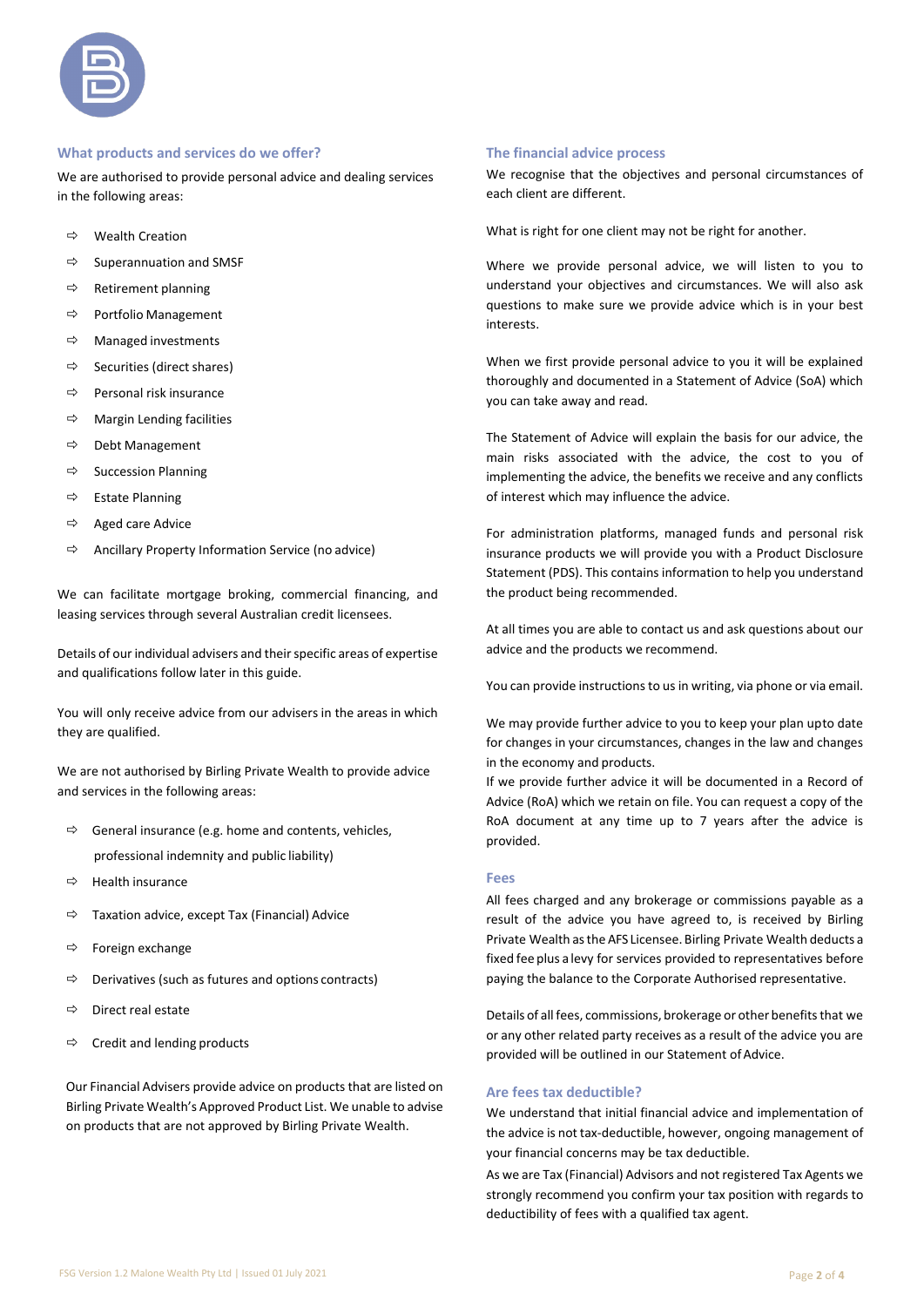

#### **Advice preparation fee**

The Advice Preparation fee includes meeting with you, the time we take to determine our advice and the production of the SoA.

The Advice Preparation fee is based on the scope and complexity of advice provided to you. We will agree the fee with you before providing you with advice.

The initial advice fee is determined by the time involved and is based on the hourly rate of the relevant employeeperforming the service.

These hourly rates are:

- Adviser \$440 (GST inclusive)
- Paraplanner \$165 (GST inclusive)

An estimate of the cost will be provided to you in advance in our Letter of Engagement and, should you accept, is payable by invoice, normally upon presentation of our advice.

If we are engaged to develop a full financial plan our

fee will be determined by the level of work involved and the complexities of the strategies. As a guide, we charge a minimum amount of \$3,850 (GST inclusive) to prepare a full financial plan.

#### **Advice implementation fee**

If you decide to proceed with our advice, we may charge a fee for the time we spend assisting you with implementation.

This fee covers the implementation of our recommendations and is based upon a scale applied to the actual amount of the portfolio invested. We will confirm what the fee will be in the SoA.

#### **Ongoing services fees**

Our ongoing service fees depend on the ongoing service that we provide to you. They may be a percentage (%) of your portfolio value or an agreed fixed fee which is paid monthly.

#### **Insurance commissions**

MaloneWealth may receive a one-off upfront commission when you take out an insurance policy we recommend. We may also receive a monthly commission payment for as long as you continue to hold the investment.

#### **Other benefits**

We may also receive additional benefits by way of sponsorship of educations seminars, conferences or training days. Details of any benefits received above \$100 will be maintained on a register which is available to you on request.

#### **Referral fees and commissions**

In some situations, we receive fees or commissions where you are referred to an external party. You will be advised of the referral arrangement whenever you are referred to an external party.

In some situations, we may pay fees or commissions to external parties who have referred you to us. You will be advised of the referral arrangements in the SoA provided to you.

#### **Adviser remuneration**

Mark Malone is an owner of the practice and remunerated by salary and the profits from the business.

#### **Conflicts of interest**

Your financial adviser may recommend investments in shares that they hold or may hold in the future. You will be advised where a conflict of interest may exist and how the conflict will be managed.

#### **Wholesale clients**

In some circumstances we may provide services to you as a wholesale client. We will seek your consent before providing services to you as a wholesale client.

#### **Making a complaint**

We endeavour to provide you with the best advice and service at all times.

If you are not satisfied with our services then we encourage you to contact us. Please call us or put your complaint in writing to our office [complaints@birlingprivatewealth.com.au.](mailto:complaints@birlingprivatewealth.com.au.)

If you are not satisfied with our response, you can refer it to the Australian Financial Complaints Authority (AFCA). You can contact AFCA on:

| Online | www.afca.org.au                                  |
|--------|--------------------------------------------------|
| Email  | info@afca.org.au                                 |
| Phone  | 1800 931 678                                     |
| Mail   | <b>Australian Financial Complaints Authority</b> |
|        | GPO Box 3                                        |
|        | Melbourne VIC 3001                               |

#### **Your privacy**

We are committed to protecting your privacy.

Birling Private Wealth's Privacy Policy sets out how we collect, hold, use and disclose your personal information. It also sets out how you can access the information we hold about you, how to have it corrected and how to complain where you are not satisfied with how we have handled your personal information.

Our Privacy Policy is available on request and is located on our website at [www.birling.com.au.](http://www.birling.com.au./)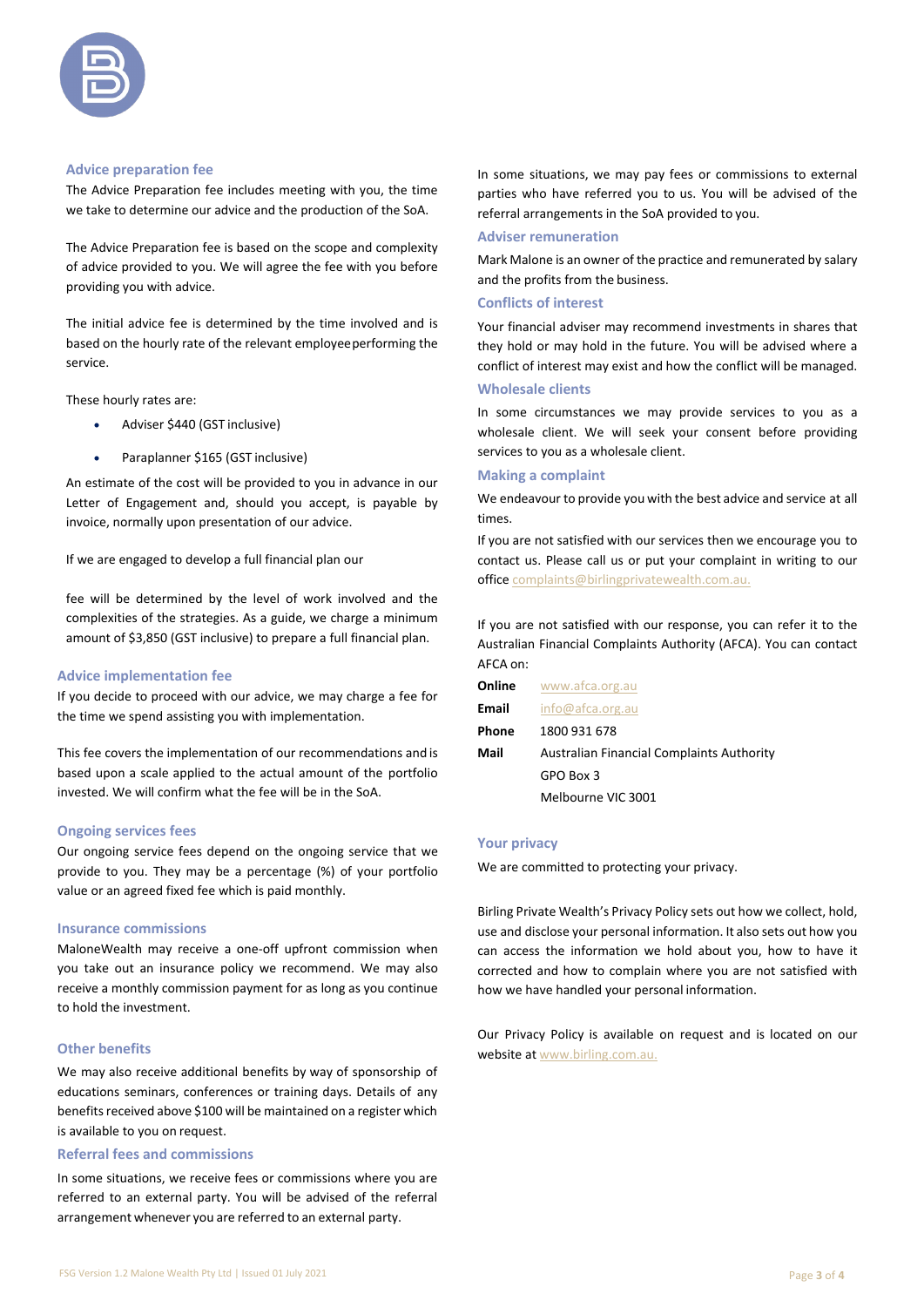### **ADVISER PROFILE**



**Mark Malone** Grad Dip App Fin, Dip FP

Your adviser is Mark Malone. His Authorised Representative number issued by ASIC is 1003368 and he is fully authorised by Birling Private Wealth to provide financial advice. He is the Director of Malone Wealth Pty Ltd and Principal Partner of Birling Private Wealth. He specialises in giving advice in the following disciplines:

- $\Rightarrow$  Wealth Creation
- $\Rightarrow$  Superannuation and SMSF
- $\Rightarrow$  Redundancy planning
- $\Rightarrow$  Retirement planning
- $\Rightarrow$  Portfolio Management
- $\Rightarrow$  Managed investments
- $\Rightarrow$  Securities (direct shares)
- $\Rightarrow$  Personal risk insurance
- $\Rightarrow$  Business risk insurance (excl. General Insurance)
- $\Rightarrow$  Margin Lending facilities
- $\Rightarrow$  Debt Management
- $\Rightarrow$  Succession Planning
- $\Rightarrow$  Estate Planning
- $\Rightarrow$  Aged care Advice
- $\Rightarrow$  Ancillary Property Information Service (no advice)

Mark can facilitate mortgage broking, commercial financing, and leasing services through a number of Australian credit licensees.

Mark is not authorised by Birling Private Wealth to provide advice and services in the following areas:

 $\Rightarrow$  General insurance (e.g. home and contents, vehicles, professional indemnity and public liability)

- $\Rightarrow$  Health insurance
- $\Rightarrow$  Taxation advice except Tax (Financial) Advice
- $\Rightarrow$  Foreign exchange
- $\Rightarrow$  Derivatives (such as futures and options contracts)
- $\Rightarrow$  Direct real estate
- $\Rightarrow$  Credit and lending products

Mark is remunerated by salary plus a percentage of the total remuneration paid to Malone Wealth Pty Ltd and Birling Private Wealth Pty Ltd.